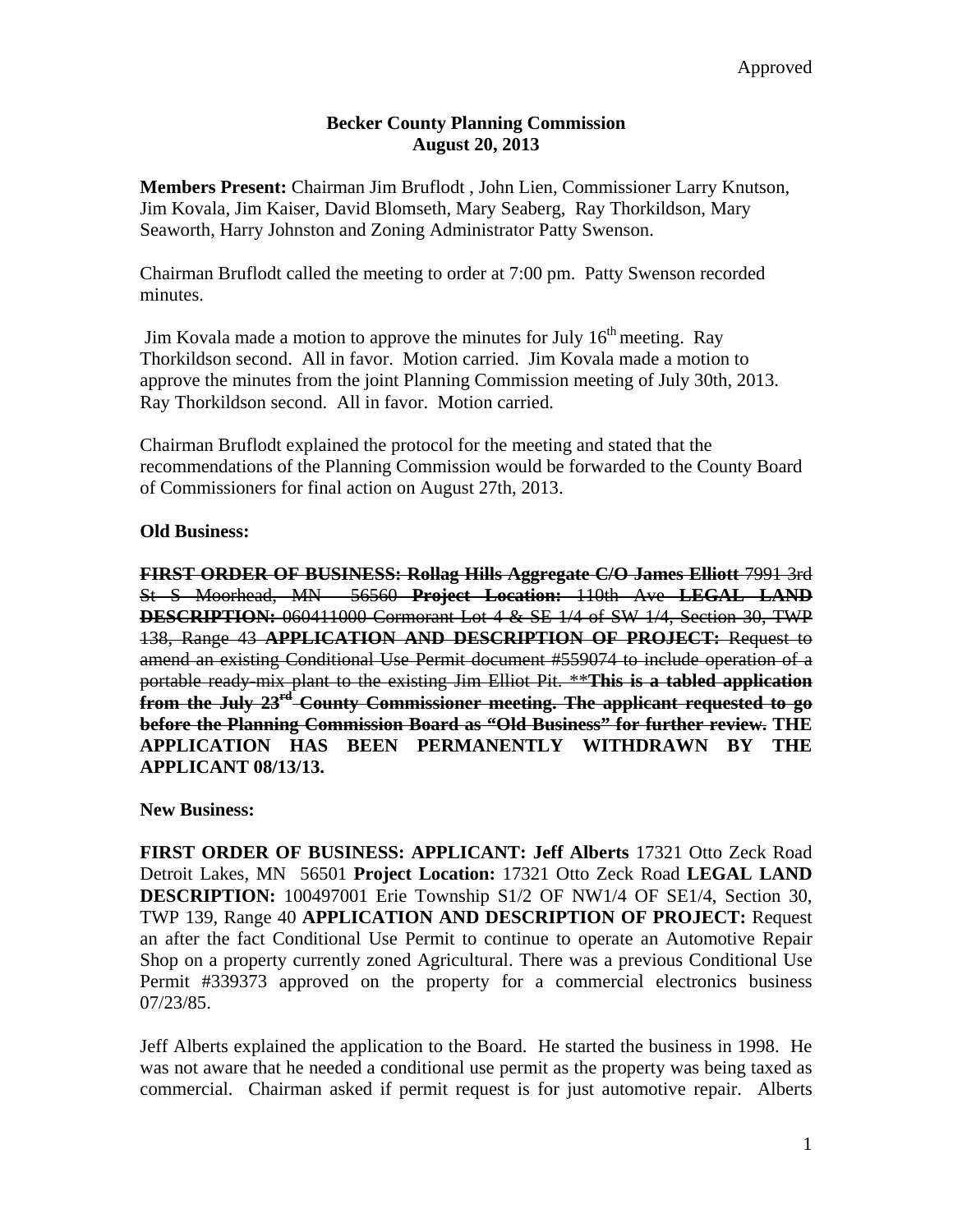stated just repair no sales. Larry Knutson stated that he sees no issues and the County has not received any complaints regarding the operation.

No one spoke for or against the application. There was no written correspondence. Testimony was closed. Jim Kovala made a motion to approve as the application is not deterimental to the neighborhood. Mary Seaberg second. All in favor. Motion carried.

**SECOND ORDER OF BUSINESS: APPLICANT: Bruce Danielson** 306 Turtle Lk Hawley, MN 56549 **Project Location:** 11673 Grondahl Rd Lake Park **LEGAL LAND DESCRIPTION:** 060380002 Cormorant Township Lake #605 PT GOVT LOT 3: COMM NLY COR LOT 4 LK IDA BCH, WLY 188.11', NLY 231.07' TO POB…Section 27, TWP 138, Range 43 **APPLICATION AND DESCRIPTION OF PROJECT:** Request an amendment to the existing Conditional Use Permits #539264, #548636  $\&$  #549201 to add an additional business for office use and storage inside the existing building. The request also includes to add an addition onto the side of the existing building for cold storage for personal equipment. One (1) sign would be erected to advertise the three businesses, the sign would not exceed 48 sq ft in size.

Carl Malmstrom, Attorney for Bruce Danielson explained the application to the Board. Bruce Danielson and Terry Evenson are co-owners of the property and building. The building is 120x46. In Bruce Danielson's portion of the building  $\frac{1}{4}$  of the space is unused and a plumbing contractor is interested in occupying the space. There would be no retail sales. Traffic is not a concern as most traffic from property is from employees in the a.m. and p.m. returning to and from work sites. Danielson and Evenson would also request to add a 16x120 cold storage addition to the building along with a sign of 48 sq. feet advertising the three businesses. Attorney Malmstrom stated that the application is in accordance with the ordinance as there is sufficient parking, the property is 3.65 acres. The property is served by a compliant septic system. He further stated there would be no further disturbance in the neighborhood with the added business.

Jim Kaiser asked if the cold storage would be used for items that are being stored outside currently. Bruce Danielson stated yes. Jim Kovala restated the previous conditional use permit stipulations no additions to the building or sign. No further discussion by Board at this time.

Teresa Murray, neighbor, asked questions for clarification of the application. Tim Erickson, Cormorant Twp Supervisor spoke in support of the application. The Township has watched the traffic and has found no issues or impacts to the neighborhood. Letter of Township support on file. A letter of opposition from Howard and Teresa Murray. Testimony closed.

John Lien stated that the application is within reason of the ordinance. Chairman Brudlodt stated the issue in 2007 was outside storage and Bruce Danielson has stated the addition would solve that issue. Larry Knutson stated he has traveled passed the businesses many times and has not seen any issue in relation to the neighborhood. Jim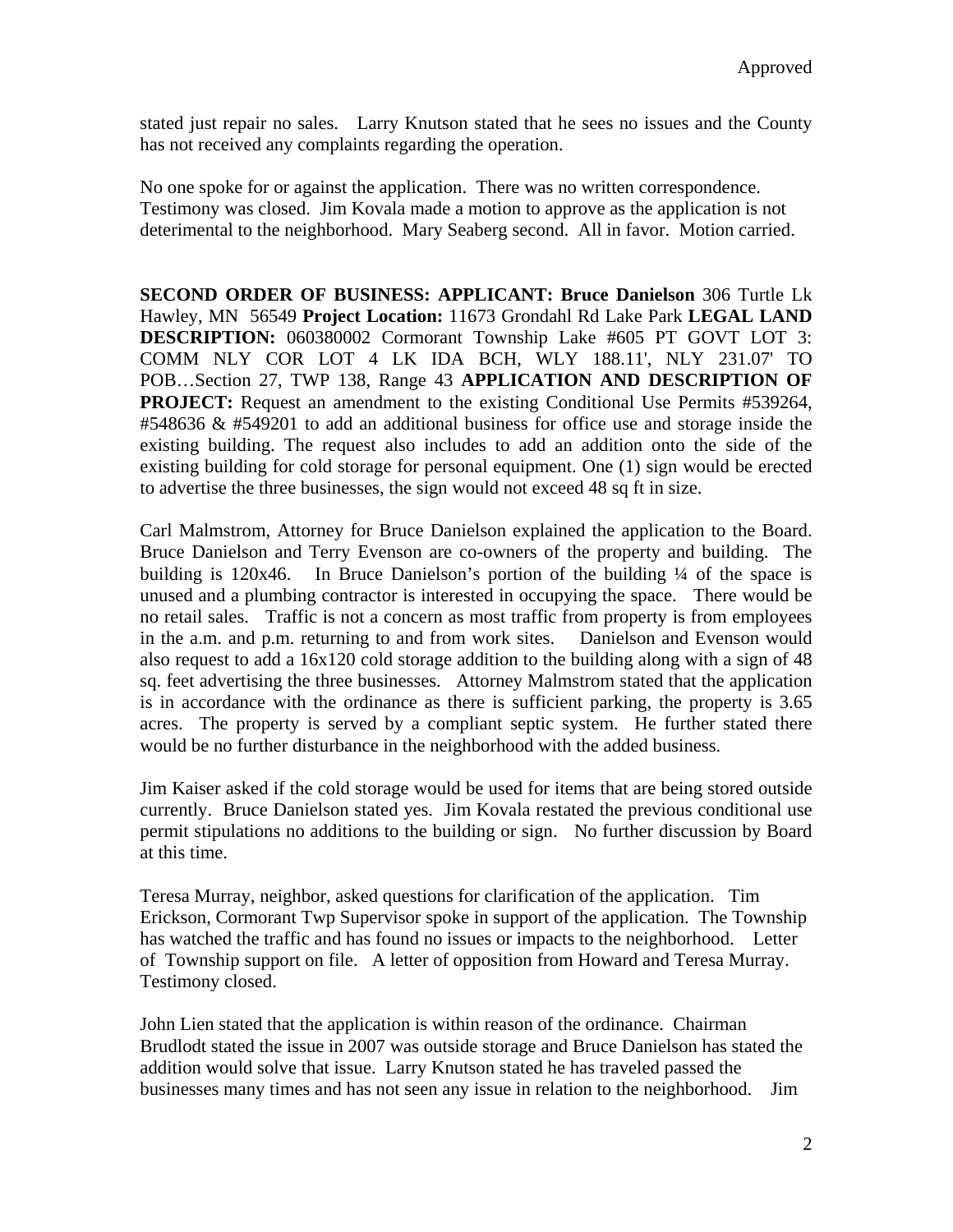Kaiser stated that Bruce Danielson has followed 99.9 percent of the existing conditional use permit except for the stipualation of outdoor storage. Jim Kaiser further stated the property is kept in neat condition.

Jim Kaiser made a motion to accept the application as presented as the application meets the criteria of the ordinance. Mary Seaworth second. All in favor. Motion carried.

**THIRD ORDER OF BUSINESS: David & Tracey Treinen** 12989 Co Rd 119 Menahga, MN 56464 **Project Location:** 12989 Co Rd 119 **LEGAL LAND DESCRIPTION:** 260096000 Runeberg Township The Southwest Quarter (SW  $\frac{1}{4}$ ) of Section 14, TWP 138, Range 36 containing 135 acres. **APPLICATION AND DESCRIPTION OF PROJECT:** Request a Conditional Use Permit for the operation of a screen printing business. The property is currently zoned Agricultural.

David and Tracey Treinen explained the application to the Board. They are looking to buy a screen printing business. The business is currently located in Menahga and has been in operation for  $20 + \text{years}$ . They would like to place the business in 2 stalls of their garage. The business would be family run, no employees. The business would not increase traffic as the orders are taken over the phone or online and once the order is complete it is shipped by UPS to the customer. There will be no signage but a small emblem on the door to the business. There are no environmental concerns as the product used for printing is soy based.

Chairman Bruflodt asked if they had any idea how big the operation is anticipated to be in 15-20 years. Treinen stated they were unsure but hoped to still be in operation.

The driveway/road servicing the Treinen property was discussed. Treinen stated that when he bought the property he assumed the driveway was his property. Then when neighbor Buresch's began to subdivide property the road became an issue. Swenson read a note from Robert Christianson, Runeberg Township Chairman stating that they had found paperwork in their books from 1974 that the road had been abandoned but the paperwork was never recorded. The Township recorded the paperwork 3-5 years ago. No further discussion at this time.

Speaking in opposition: Dave Buresh, neighbor stated he owns the driveway. He had the property surveyed and property pin is in Treinen property. His concerns are traffic and the potential for business expansion; Tom Hlavaty concerns of traffic , road issues and commercial zoning of the property. Chairman Brufoldt stated that the application is for conditonal use not a change of zone, so there are controls on the property. George Gartner, neighbor concerned with additional traffic. Further discussion on the road. There was no written correspondence either for or against the proposal. Testimony closed.

Jim Kovala stated moving the driveway would settle the dispute. He further stated he visited the property and did not see any potential issues. John Lien stated he does not see any problems with the application and it fits the criteria of the ordinance. Larry